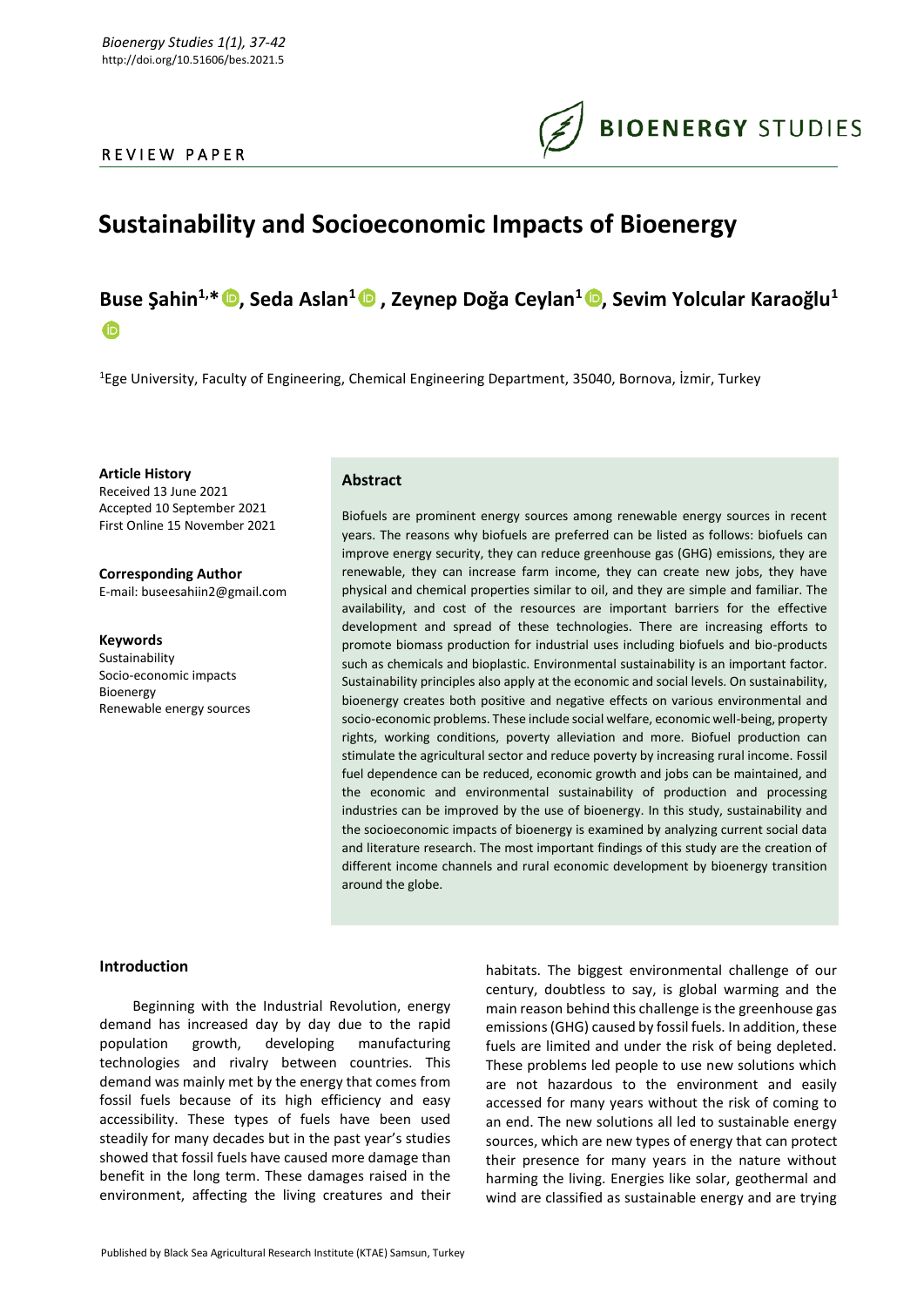to be adapted as a new solution, due to their characteristics. Renewable energy sources are being widely used for sustainable development and bioenergy is seem as one of the biggest alternatives for this development. The transition to sustainability in all aspects of modern life, has had different impacts considering not only the changes in the energy industry but also in the daily basis. The daily basis is mostly affected by socio-economic impacts which are built upon the social dynamics that rely on economic activities. In this case, usage of bioenergy sources has created highly vital socio-economic impacts like employment rates and land usage.

Related indicators of the socio-economic impacts of bioenergy were selected in this study. Then, the selected socio-economic impacts of bioenergy by previous studies of sustainability criteria for bioenergy was investigated.

The purpose of this study is to examine the socioeconomic impact of bioenergy and sustainability and the scope includes macroeconomic development and economic feasibility, rural economic development, land usage and food security, health and safety, employment rates and income and energy independence. The results were obtained by analyzing the economic data and examining rural development and energy security data.

## **Macroeconomic Development and Economic Feasibility**

Because of their less damage to the environment, lower greenhouse gas emissions and other advantageous properties, bioenergy and other biobased materials are the alternatives to fossil fuels and other non-renewable energy sources (Lee, 2017). These properties have increased tendency of consuming or producing bioenergy in most of the countries. Increase in bioenergy consumption has an important and direct impact on economic growth of that country. For this reason, economic policies should be prepared considering the development of bioenergy infrastructure and increase of bioenergy supply, if consumption of bioenergy increases the income in countries. Policies that consider those issues can also help to achieve higher economic growth. Additionally, these policies should encourage the bioenergy consumption because of the development of exports and new employment opportunities (Bildirici, 2014). It can be seen that, bioenergy has an impact, that cannot be underestimated, for sustainable and economic development.

Energy independence is very important for the economy of a country; bioenergy and other renewable sources are playing an important role for the decrease of external dependence. From a macroeconomic point of view, bioenergy has also contribution on import substitution, which has an effect on gross domestic product (GDP); efficiency development; and assurance of diversification and energy supply. For countries that import energy, using of bioenergy is better because this can increase the local economy and employment. Additionally, increasing in bioenergy usage can lead to diversity in sources, consequently, long-term access for the energy supply with nearly constant prices can be provided (Domac et al*.*, 2005).

Over the years, various new generation bioenergy has been established with technological development. These developments depend on funding from government or investors. These funding or investments depend on the economic feasibility studies. In addition to this, econometric theories and models are used to support assumptions and future behaviors of the economic participants (governments, investors, firms etc.). Econometric models can be helpful for bioenergy development because these models can explain factors such as biomass feed stocks and their transportation, international trade and also macro economy comprehensively (Lee, 2017).

#### **Rural Economic Development**

Bioenergy can not only provide sustainable and clean energy but also provide more revenue and improve the rural development. In some rural areas of developing countries, limited or lack of access of these types of energies affect economic productivity and also other essential basic services such as health care and education (Ackom et. al., 2011). Furthermore, bioenergy has the potential for new job opportunities and agricultural economy modernization. For these reasons, impact of bioenergy, especially in rural economic development, cannot be underestimated.

For the development of bioenergy, rural areas are more preferred. By applying of various thermal and biological processes (i.e. anaerobic digestion, combustion, gasification etc.), agricultural wastes can be transformed into biofuels, electricity and heat (Zafar, 2021). Improving the agricultural practices or agroforestry systems in rural areas for the aim of bioenergy can provide increase of biomass, cultivation cost reduction and better quality of environment. This way, major development of rural areas is also provided environmentally, economically, and socially.

It is important to consider some other issues to determine the role of the potential of using bioenergy in rural areas. One of them is cost of energy source; it is important to establish energy plantations in rural areas to make sure the supply of biomass at an affordable price for bioenergy applications. Additionally, the food versus energy issue for the land-using should be considered. Local fast-growing trees with suitable vegetable, fruit, and spice will not only ensure a secured biomass supply chain at economic and affordable prices but will also be sources of income for farmers and nutrition for the families in that region (Sharan & Ramachandra, 2017). Other issue is the affordable and manageable equipment, and its conformity with the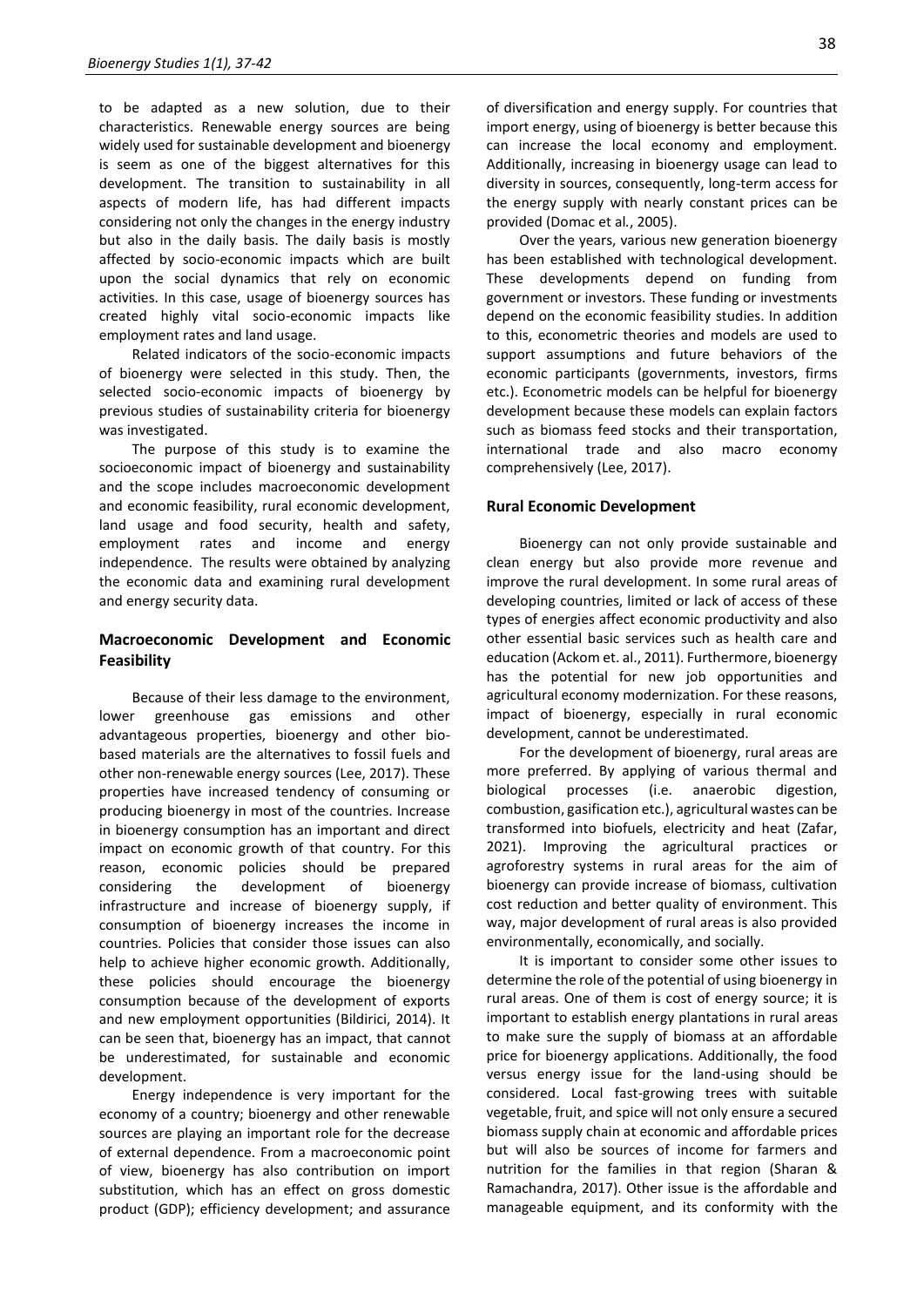field. This can provide an encouragement for the farmers and other locals, so that prevalence of usage of bioenergy applications can increase. Also, the supply of the energy should be efficient, reliable and should not be limited only for the basic needs.

Bioenergy has a little difficulty for people who live in rural regions due to the lack of opportunities such as substructure and money. In these areas, lands are used for both energy sources and food cultivation, but this situation creates an increase in food prices. Because when the local lands start to become a source for bioenergy, the land used for food for the locals eventually starts not being able to meet the demands, rising the prices. If there is a local planning, organizing the land-usage and the farmers or workers, bioenergy has a major and also positive impact on rural areas in both economically and socially.

#### **Land Usage and Food Security**

Bioenergy is the form of energy that acquired from biomasses like foods, food crops, and non-food crops including the biodegradable fractions of industrial wastes. Due to consumption of these agricultural and forestry sources, bioenergy has raised two main ethical concerns on topics food security and land usage which are related to one another. Land usage management lays the foundation for food safety. In the countries that biofuel crops can grow, general agricultural capacity expand was observed. But the expansion has contradictory effects accordingly to land management since it can be considered as a scarce source.

In the Figure 1, expected land usage in 2030 compared with domestic production of biomass expected by PRIMES for the EUCO27 scenario which was made for the estimation of potential impact of European Unions' climate targets. It can easily understand that the Union expect an increasement in the domestic production cultivation. Growing crop-based bioenergy industry can lead to change in cultivation habits on these lands. At first sight, bioenergy has the potential for deforestation because of the low productivity in agriculture that causes growth for the potential of climate change. Locations in Latin America has great potential for the bioenergy crop. For instance, Brazil has 24.5 billion liters bioenergy production base on sugarcane ethanol (Miyake et al*.,* 2012). Planted area and diversity in crops has been increased with increasing demand day by day in Brazil. To be able to keep up with this demand, land used for crop production moves to native forests and savannas. Destruction of these lands' results deforestation.

Another change in cultivation habit is the relegation of food crops by bioenergy crops. This kind of a usage has negative impact on food security that causes increasement in food demand which is also predicted to be affected negatively by climate change. Thus, the change in the cultivation leads directly to food security which is referred as fundamental human right. Examination of food security generally have been made on following topics: availability, accessibility, and stability. The studies show that bioenergy has a positive or at least neutral impact on these topics since it supports rural economy by supporting the local energy availability and accessibility (Souza et al*.,* 2015). On the other hand, lack of sustainable policy on land usage will cause unproductive lands in rural areas which affect the population in rural negatively. Plantation of bioenergy crops instead of food crops may lead to food shortages and also high food prices, leaving the people hungry in relatively developing countries.

Although the bioenergy offers a good opportunity to the rural communities especially in improvement of utilization, economy, and food availability and so on, there are undeniable negative impacts like the rise in food prices and deforestation due to uncontrolled land usage. These consequences will eventually start a scarcity in these areas. In order to prevent the rise in food prices and also the deforestation, regulations must be established for planned transition to bioenergy.



**Figure 1.** Developments in land used by years for domestic energy crop cultivation (Bogaert et. al., 2017).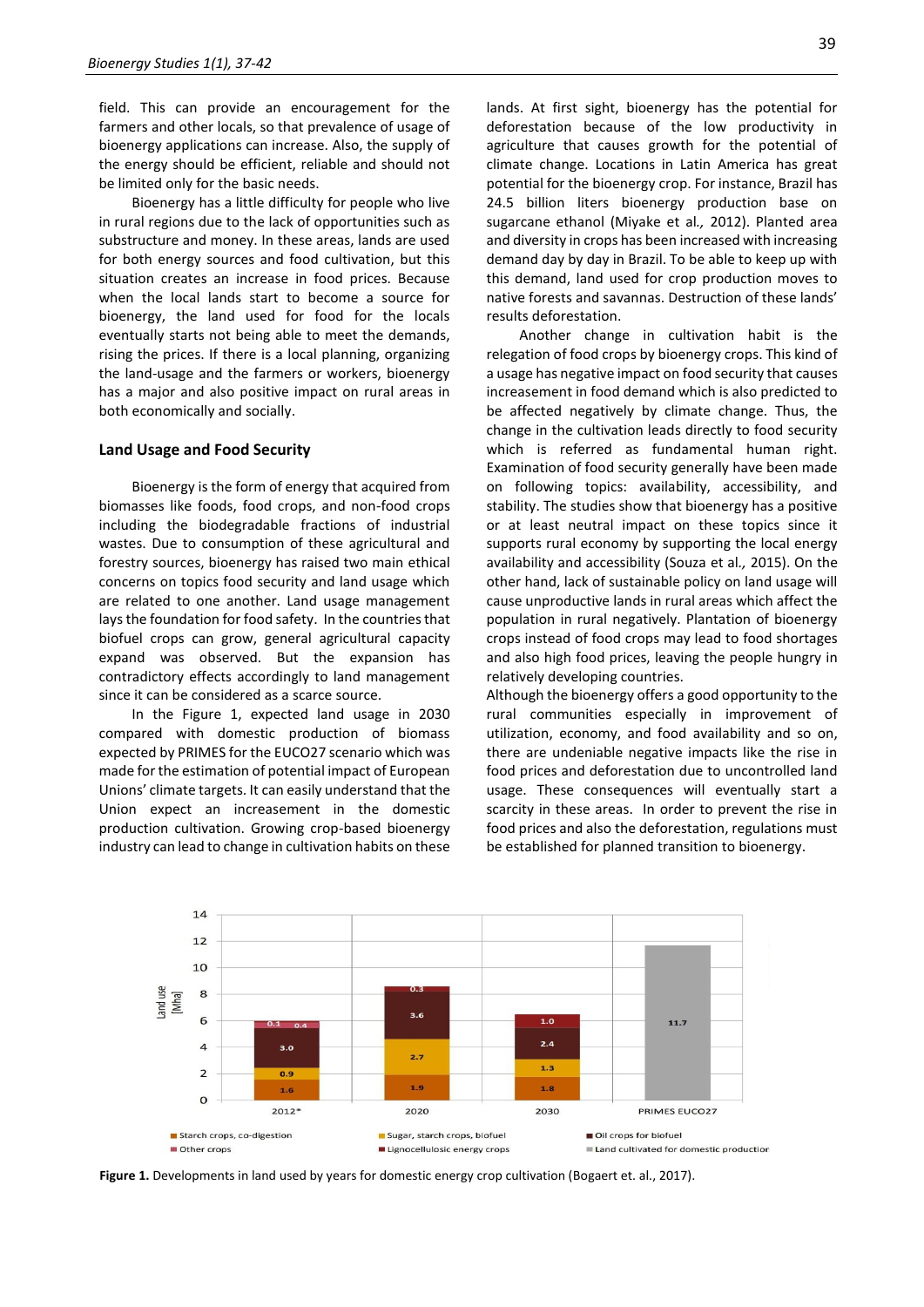#### **Health and Safety**

Another issue on socioeconomic effect of bioenergy is health and safety of the nature. It is generally affected by economic reasons and can be categorized at a huge range from quality of air to nutrition. As mentioned before, rise of bioenergy production may cause better economy in the production areas (Souza et al., 2015). Especially in rural areas, expand in bioenergy production generates equal opportunities and also improves working conditions by improving economics of that areas. Additionally, bioenergy production increases nutrition awareness by providing food crop diversity. Expand in bioenergy production also provides clean energy source that linked directly to indoor pollution in homes which decreases the mortality when it decreases by reducing the unhealthy and low-quality cooking effects.

#### **Employment Rates and Income**

The developing technology has increased the dependence on the energy sector day by day. Considering it is one of the biggest sectors of employment in the world with nearly 58 million people employed in 2017 (Czako, 2020), even a slight change in the energy trends can cause major shifts in the employments. Basically, every part of life like shelter and food requires money, making the employment and income two major necessities to make a living for every adult in the world. Renewable Energy Jobs can be seen in Table 1.

The awareness of the highly dangerous pollutions all around the planet has shifted the energy production towards bioenergy affecting the employment rates and income. According to the Global Bioenergy Statistics 2020 prepared by World Bioenergy Association, after solar energy, bioenergy is the second biggest field of employment in the renewable energy sector.

Doubtless to say bioenergy has a big impact on employment and this impact shows increase year by year. Bioenergy offers income and employment in rural

areas considering the agriculture-based economies in these locations. Because this type of energy can be obtained from energy crops which are plants that are grown specifically to be processed into energy fuels. Considering the agriculture patterns in these areas, energy crops can have significant effects and positive impacts on job and economic diversity in rural locations (Thornley, 2006).

According to The International Renewable Energy Agency's (IRENA) 6<sup>th</sup> Renewable Energy and Jobs Report (2020), bioenergy employed approximately 3.18 million people in 2019. The bioenergy sector has multiple stages that starts off with the agriculture and ends with the last consumer. Beyond question to say, multiple stages bring multiple duties that require manpower. While the farmers and foresters are raising the crops, researchers from different branches like biology and chemistry are trying to find new solutions for bioenergy utilization.

The solutions lead to designs and manufacturing involving engineers, construction workers, technicians, and operators. The last step of the process ends with supplying the customer, employing many people along the distribution line. This multiple stage bioenergy process offers incomes throughout the world supporting the economy.

#### **Energy Security and Independence**

Energy security and independence are two highly important related keys for a country's development. Energy security has been explained by the United Nations as "the continuous availability of energy in varied forms, in sufficient quantities and at affordable prices." (Miller, 2016). Energy security is an important factor considering a society's development because without energy there will not be an economy and a country without an economy cannot show social development in many cases. Energy security is classified in two groups: long-term and short-term based on their availabilities. Long-term energy security mainly depends on the world's available energy sources that will meet the demand globally while short-term energy security

|      | Total | Solar | Wind | Hydropower | Bioenergy | Others |
|------|-------|-------|------|------------|-----------|--------|
| 2012 | 7.28  | 2.25  | 0.75 | 1.66       | 2.40      | 0.22   |
| 2013 | 8.55  | 2.77  | 0.83 | 2.21       | 2.50      | 0.23   |
| 2014 | 9.50  | 3.25  | 1.03 | 2.04       | 2.99      | 0.19   |
| 2015 | 10.0  | 3.71  | 1.08 | 2.16       | 2.88      | 0.20   |
| 2016 | 10.1  | 3.92  | 1.16 | 2.06       | 2.74      | 0.24   |
| 2017 | 10.5  | 4.18  | 1.15 | 1.99       | 3.05      | 0.16   |
| 2018 | 11    | 4.48  | 1.16 | 2.05       | 3.18      | 0.18   |
| 2019 | 11.5  | 4.57  | 1.17 | 1.96       | 3.58      | 0.18   |

**Table 1.** Renewable energy jobs (all values in millions) (WBA, 2020)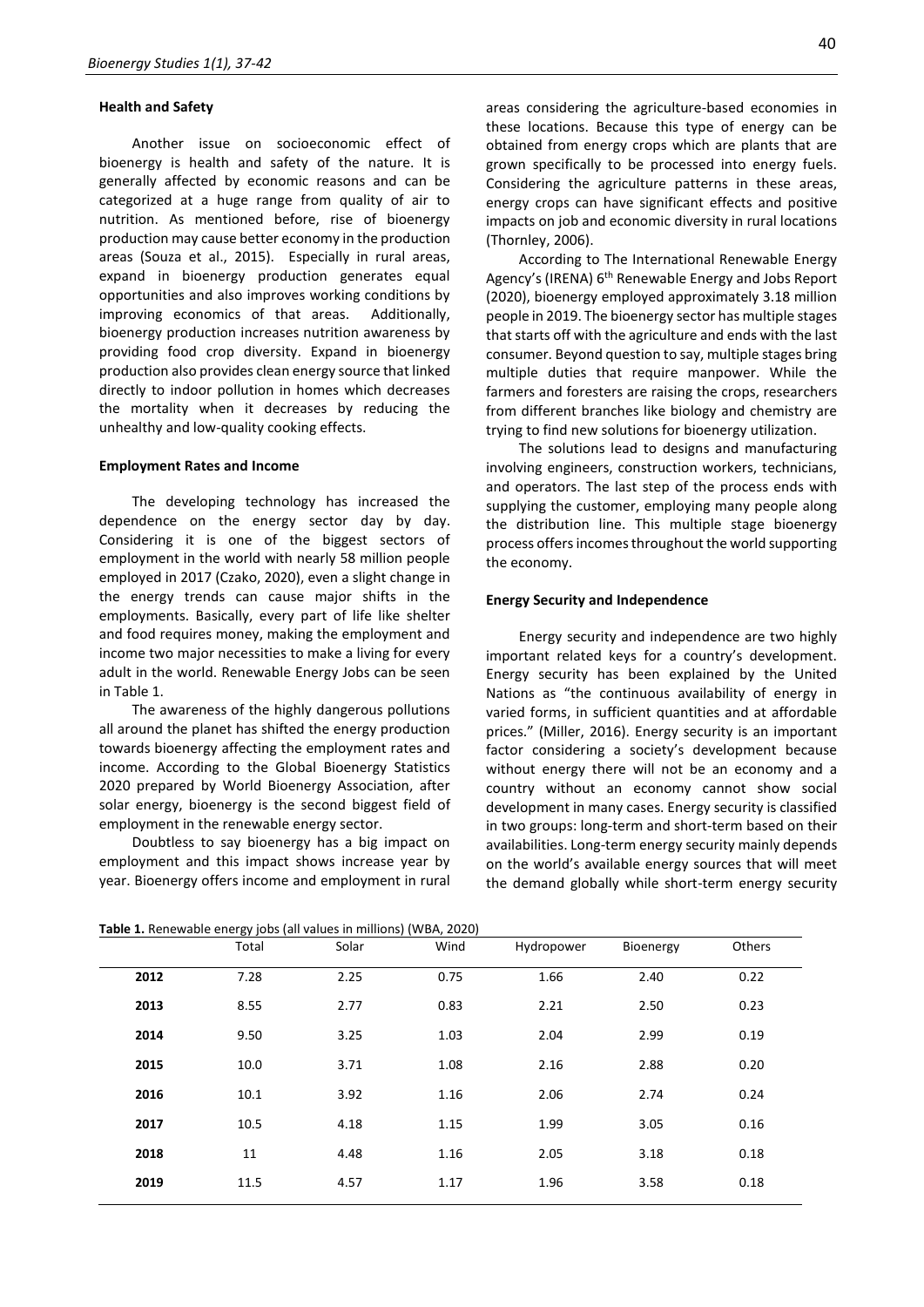concerns more about the continuous supply for the consumers, independent of time (Miller, 2016). Doubtless to say, each country is responsible for their own economic growth and must have a significant plan for energy security. Energy security has faced many threats in history and can still be considered in risk. These threats can be caused by certain factors like natural catastrophes or political disagreements with or in rich oil producing countries (Srivastava, 2016). In our day, energy security is not only about the energy source itself, but also about the distribution network.

Considering the countries having to rely on different countries for energy due to the fact that not every energy source is present geographically in every location can cause major energy challenges in the future. Countries leading towards renewable energies like bioenergy that can be sourced domestically, are more advantageous and will certainly see the benefits more in future because they will eventually start relying less on fossil fuels. This decrease will also have a positive impact economically, considering the elimination of expensive foreign fuel import. Energy independence is very critical in this century and the transition towards bioenergy can support a country socially and economically energy-wise.

#### **Results**

Bioenergy can be considered as one of the most prominent energy sources globally to prevent hazardous effects that fossil fuels leave behind. On sustainability, bioenergy creates both positive and negative effects on various environmental and socio-economic problems. While considering the impact of bioenergy on socioeconomic basis, both sides must be evaluated in order to obtain the suitable option. It was observed that using bioenergy can increase employment rates while creating income channels and support macroeconomic development. It can also provide energy security and independence. Bioenergy has multiple impacts socioeconomically, including:

- Social welfare,
- Economic well-being,
- Property rights,
- Working conditions,
- Poverty alleviation

The socioeconomic impact of bioenergy and sustainability investigated by this study and the scope includes macroeconomic development and economic feasibility, rural economic development, land usage and food security, health and safety, employment rates and income and energy independence. Economic policies should be prepared to encourage the bioenergy consumption because of the development of exports and new employment opportunities. Thus bioenergy has an impact, that cannot be underestimated, for sustainable and economic development. Local economy and employment can be increased by use of bioenergy and its import. Increase in bioenergy usage can lead to

diversity in sources. Then long-term access for the energy supply with nearly constant prices can be provided. Bioenergy provide more revenue and improve the rural development by providing sustainable and clean energy. New job opportunities and agricultural economy modernization can be achieved by bioenergy. Impact of bioenergy, especially in rural economic development, cannot be underestimated. By the consumption of agricultural and forestry sources, bioenergy has increased two main ethical concerns on topics food security and land usage which are related to each other. Land usage management lays the foundation for food safety. In the countries which biofuel crops can grow, general agricultural capacity expansion was observed. But this expansion has conflicting effects with land management since it can be considered as a scarce source. Bioenergy provides positive impacts to the rural communities especially in development of economy, food availability, and utilization etc. But there are inevitable negative impacts like deforestation due to uncontrolled land usage and the rise in food prices. Another topic on socioeconomic effect of bioenergy is health and safety of the nature. It is generally affected by economic reasons and can be categorized at a huge range from quality of air to nutrition. Bioenergy production provides food crop diversity and increases nutrition awareness. Increase in bioenergy production also provides clean energy source which is linked directly to indoor pollution in homes. This decreases the mortality by reducing the unhealthy and low-quality cooking effects. The employment and income are two major necessities to make a living for every adult in the world. The search for solutions to environmental pollution has shifted energy production to bioenergy, which affects employment rates and income. Bioenergy is the second biggest field of employment in the renewable energy sector after solar energy. Bioenergy has a big impact on employment and this impact increases year by year. Countries which use renewable energies like bioenergy are more advantageous and will exactly see the advantages more in future. Because they will finally start depend less on fossil fuels. This decrease will also have a positive impact economically by considering the elimination of expensive foreign fuel import. The transition to bioenergy can support a country socially and economically in terms of energy.

Bioenergy helps the rural areas the most by providing jobs, food diversity and land utilization. Doubtless to say, this supports the economic well-being of the rural populations providing social welfare and decreasing the local poverty, eventually. The decrease in the GHG emissions caused by the decarbonization of the industry and transition to bioenergy also creates a healthier environment not only for the population but also for the industry workers by giving cleaner working conditions. While bioenergy has many positive impacts on people and the environment, it also has major negative impacts such as causing deforestation and food